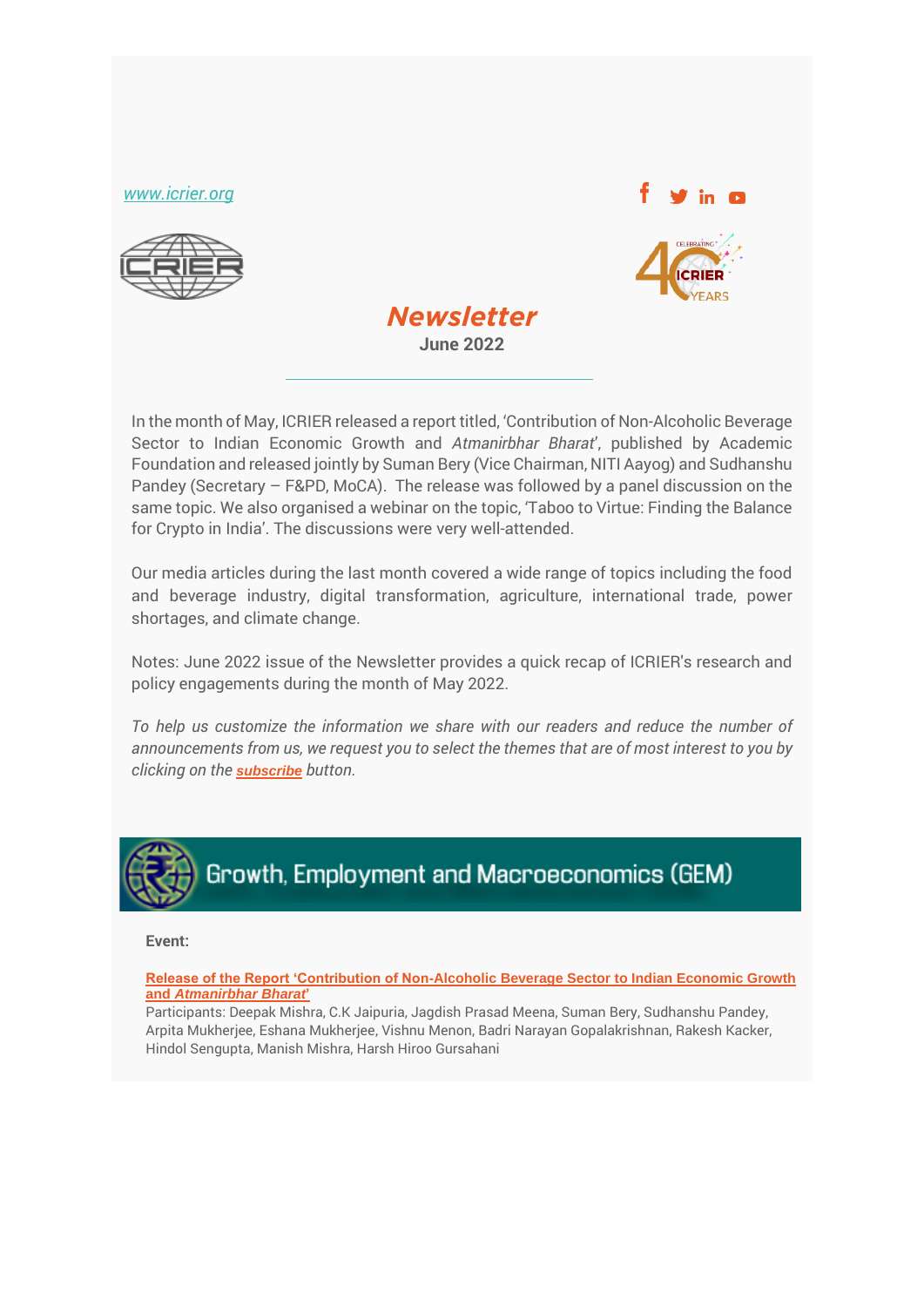

**Publications:**

**[Report | Contribution of Non-Alcoholic Beverage Sector to Indian](http://icrier.org/pdf/ES_Contribution_of_Non-Alcoholic_Beverage.pdf)  [Economic Growth and](http://icrier.org/pdf/ES_Contribution_of_Non-Alcoholic_Beverage.pdf)** *Atmanirbhar Bharat* Authors: Arpita Mukherjee, Eshana Mukherjee and Vishnu Menon

**[Book chapter | Behind the border measures: Examination of sanitary](https://www.bloomsbury.com/in/indias-agriculture-and-food-exports-9789354357978/)  [and phytosanitary barriers faced in the case of food export from India](https://www.bloomsbury.com/in/indias-agriculture-and-food-exports-9789354357978/)** Authors: Tanu M. Goyal and Arpita Mukherjee

**[Journal article: Economic planning in India: Did we throw the baby out](https://ippr.in/index.php/ippr/article/view/111)  [with the bathwater? | Indian Public Policy Review](https://ippr.in/index.php/ippr/article/view/111)** Author: Ajay Chhibber

**[Book chapter | India-United Kingdom trade in agro foods: Challenges](https://www.bloomsbury.com/in/indias-agriculture-and-food-exports-9789354357978/)  [and opportunities](https://www.bloomsbury.com/in/indias-agriculture-and-food-exports-9789354357978/)** Authors: Arpita Mukherjee and Angana Parashar Sarma

**[Blog | Negotiating the Rules-of-Origin \(RoO\) in trade agreements](https://www.tpci.in/indiabusinesstrade/blogs/negotiating-the-rules-of-origin-roo-in-trade-agreements/)** Authors: Arpita Mukherjee and Ramneet Goswami

**[Article | 4IR and food security in South Asia: Role of India | Trade](https://www.sawtee.org/publications/TI_Vol-17_No-3-4_2021.pdf#A3)  [Insight: SAWTEE](https://www.sawtee.org/publications/TI_Vol-17_No-3-4_2021.pdf#A3)** Author: Arpita Mukherjee

**Op-ed:**

**[India-Australia free trade agreement: Why the FTA is different,](https://economictimes.indiatimes.com/small-biz/trade/exports/insights/india-australia-free-trade-agreement-why-the-fta-is-different-unprecedented/articleshow/91734518.cms)  [unprecedented](https://economictimes.indiatimes.com/small-biz/trade/exports/insights/india-australia-free-trade-agreement-why-the-fta-is-different-unprecedented/articleshow/91734518.cms)** Tanu M Goyal | Economic Times | May 23, 2022















# Trade, Investment and External Relations (TIER)

**Event:**

#### **[ICRIER-KAS Webinar on WTO 2.0 in the post-COVID World](http://icrier.org/newsevents/seminars/newsevents/seminar-details/?sid=552)**

Participants: Nisha Taneja, Peter Rimmele, Amiti Sen, Joerg Mayer, Prabhash Ranjan, RV Anuradha, Anoush der Boghossian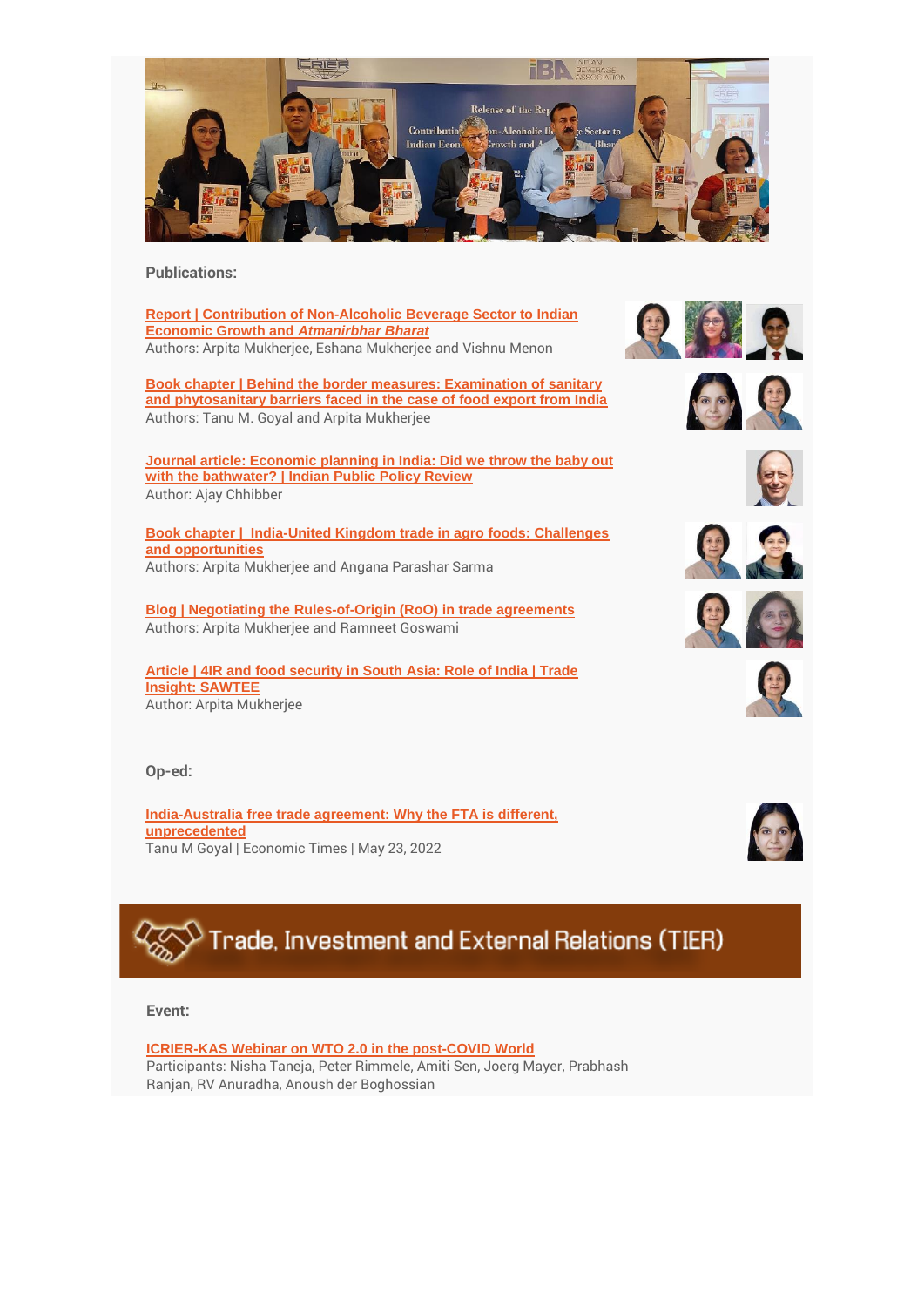



## Agriculture Policy, Sustainability and Innovation (APSI)

#### **Publication:**

**[Book chapter | Agriculture: Good, but can be better](https://rupapublications.co.in/books/modi20-dreams-meet-delivery/)** Author: Ashok Gulati

**Op-eds | Media appearances:**

**[Wheat price rise Inevitable in India when global rates are high: NITI](https://www.cnbctv18.com/economy/wheat-price-rise-inevitable-in-india-when-global-rates-are-high-niti-aayog-13621532.htm/amp)  [Aayog](https://www.cnbctv18.com/economy/wheat-price-rise-inevitable-in-india-when-global-rates-are-high-niti-aayog-13621532.htm/amp)** Ashok Gulati | CNBC TV18 | May 26, 2022

**[From plate to plough: Make India's agri-exports more sustainable](https://www.financialexpress.com/opinion/from-plate-to-plough-make-indias-agri-exports-more-sustainable/2533917/)** Ritika Juneja and Ashok Gulati | Financial Express | May 23, 2022

**[Can agri-exports be made more sustainable?](https://indianexpress.com/article/opinion/columns/can-agri-exports-be-made-more-sustainable-7930829/)** Ritika Juneja and Ashok Gulati | Indian Express | May 23, 2022

**[Third advance estimates show stocks are comfortable. Bonus for](https://timesofindia.indiatimes.com/blogs/toi-edit-page/why-goi-can-resume-wheat-exports-third-advance-estimates-show-stocks-are-comfortable-bonus-for-farmers-will-increase-procurement/)  [farmers will increase procurement](https://timesofindia.indiatimes.com/blogs/toi-edit-page/why-goi-can-resume-wheat-exports-third-advance-estimates-show-stocks-are-comfortable-bonus-for-farmers-will-increase-procurement/)** Ashok Gulati and Ritika Juneja | Times of India | May 22, 2022

**[Govt's decision to ban export of wheat as anti-farmer](https://www.indiatoday.in/india/video/dr-ashok-gulati-calls-govt-s-decision-to-ban-export-of-wheat-as-anti-farmer-1950695-2022-05-17)** Ashok Gulati | India Today | May 17, 2022

**[India's surprising U-turn to ban wheat exports](https://www.deccanherald.com/opinion/indias-surprising-u-turn-to-ban-wheat-exports-1109662.html)** Shyma Jose and Kriti Khurana | Deccan Herald | May 17, 2022

**[Wheat export ban is a knee jerk reaction](https://indianexpress.com/article/opinion/wheat-export-ban-is-a-knee-jerk-reaction-7917185/)** Ashok Gulati and Sanchit Gupta | Indian Express | May 15, 2022

**[Conversation with Ashok Gulati, Agricultural Economist, about his](https://www.youtube.com/watch?v=pLdqH6_SzrU)  [chapter in Modi@20Book](https://www.youtube.com/watch?v=pLdqH6_SzrU)** Ashok Gulati | New India Junction | May 12, 2022

**[The problem on our plate: Grains, meats, edible oils will be pricey for](https://timesofindia.indiatimes.com/blogs/toi-edit-page/the-problem-on-our-plate-grains-meats-edible-oils-will-be-pricey-for-now-rbi-goi-course-correction-will-take-2-years/)  [now](https://timesofindia.indiatimes.com/blogs/toi-edit-page/the-problem-on-our-plate-grains-meats-edible-oils-will-be-pricey-for-now-rbi-goi-course-correction-will-take-2-years/)** Ashok Gulati & Ritika Juneja | Times of India | May 11, 2022

**[From plate to plough: Food inflation fears must not dull cereal exports](https://www.financialexpress.com/opinion/from-plate-to-plough-food-inflation-fears-must-not-dull-cereal-exports/2516900/)** Ashok Gulati and Ritika Juneja | Financial Express | May 9, 2022

**[How to tackle food inflation –](https://indianexpress.com/article/opinion/columns/how-to-tackle-food-inflation-and-how-not-to-7907040/) and how not to** Ashok Gulati and Ritika Juneja | Indian Express | May 9, 2022

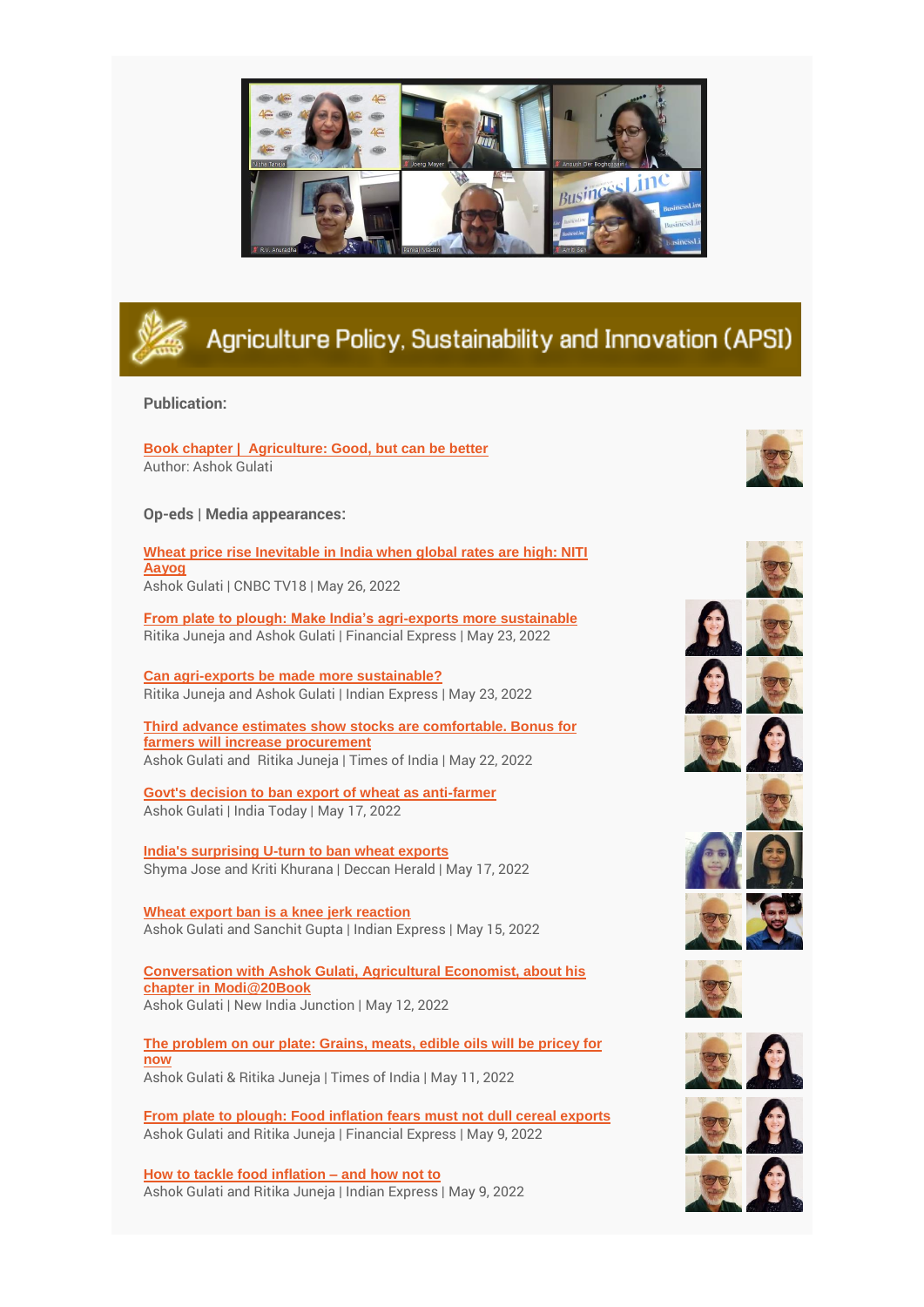

#### **Event:**

**Webinar on Taboo to Virtue: Finding the Balance for Crypto in India** Participants: Deepak Mishra, Ira Dugal, Debayan Gupta, Nishith Desai, Amar Patnaik





### Climate Change, Urbanization and Sustainability (CCUS)

**Op-ed:**

**[The supply bottlenecks causing power shortages](https://indianexpress.com/article/opinion/columns/the-supply-bottlenecks-causing-power-shortages-7898479/)** Somit Dasgupta | Indian Express | May 3, 2022



Please feel free to share contact details of others who may be interested in receiving ICRIER's Newsletter, papers, publications and notices regarding seminars, workshops, conferences, etc.



**Deepak Mishra** Director & CE

*[www.icrier.org](file:///C:/Users/ICRIER-R/Downloads/Emailer%20(1)/www.icrier.org)*



**Our Offices:** Core 6A, 4th Floor, India Habitat Centre, Lodhi Road, New Delhi-110003

Plot No. 16-17, Pushp Vihar, Institutional Area, Sector 6, New Delhi-110017 Ph: +91 11 43112400, E-mail: info@icrier.res.in Website: www.icrier.org

#### *Disclaimer:*

*Opinions and recommendations in the report are exclusively of the author(s) and not of any other individual or institution including ICRIER. This report has been prepared in good faith on the basis of information available at the date of publication. All interactions and transactions with industry sponsors and their representatives have been transparent and conducted in an open, honest and independent manner as enshrined in ICRIER Memorandum of Association. ICRIER does not accept any corporate funding that comes with a mandated research area which is not in line with ICRIER's research*